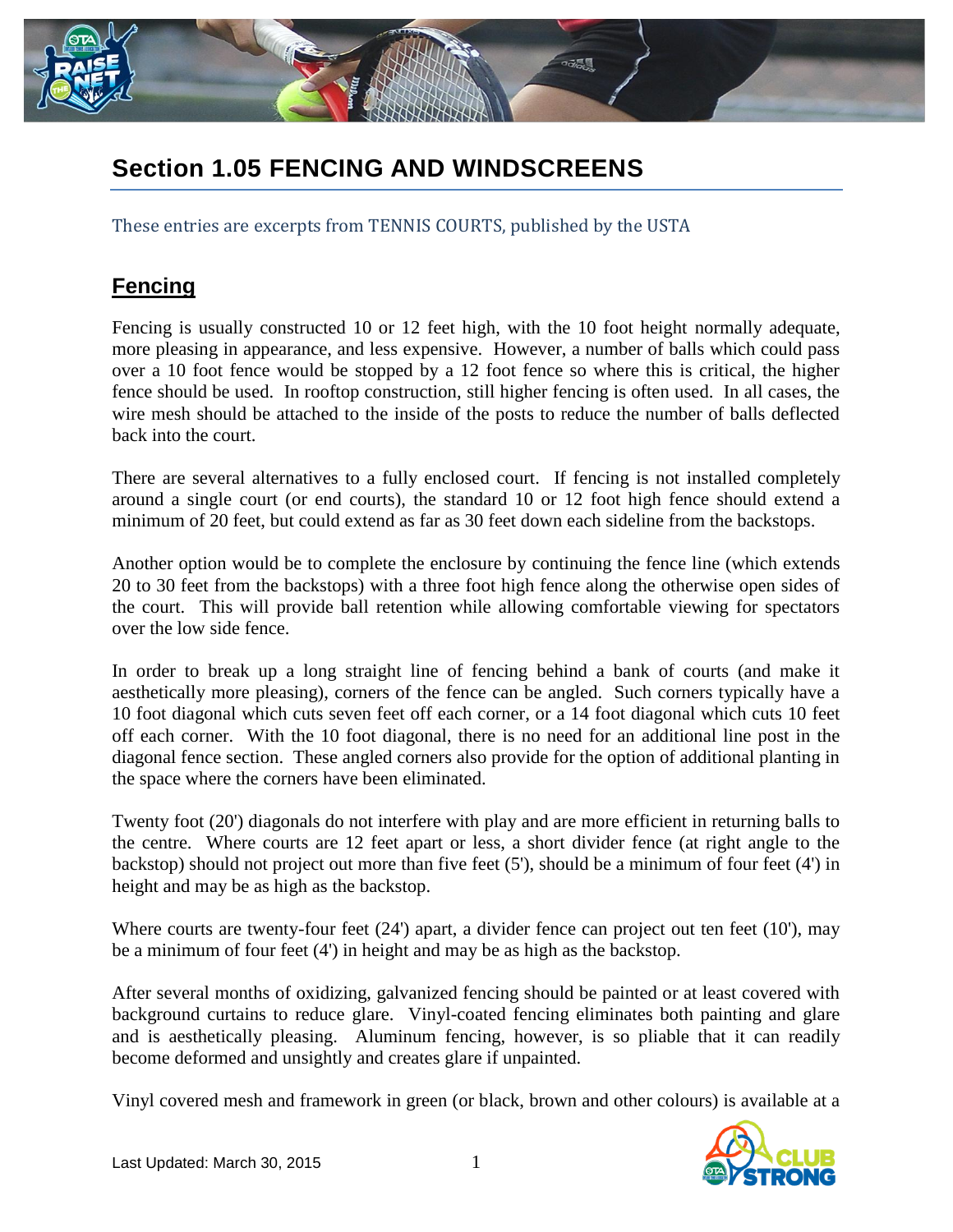

small additional cost and affords the advantages of easier maintenance with a more attractive appearance.

Installation costs vary and we would suggest you obtain several quotes, based upon common specifications prior to purchasing new fencing for your tennis club. If your local municipality is taking responsibility for the installation, we suggest you work closely with them to ensure the proper specifications are sought. You cannot expect the people making the purchase decision at the municipal level will have any knowledge of what is best for a tennis facility.

### **Background Curtains (Windscreens)**

Important to the game of tennis is a uniform background providing good contrast with the rapidly moving ball. While plantings behind the backstop can help, experience has shown the advantage of background curtains (windscreens). These can also help control but will not stop the wind. Windscreens may also be desirable along the side fencing. However, due consideration should be given to the need to viewing by casual spectators.

Windscreens provide vital colour and visual contrast, which is necessary for play as well as to blend into surroundings. It is truly an important playing background. The darker the background, the better the ball definition.

Additionally, windscreens reduce the reflection of the sun's glare off chain link fencing and posts while screening out annoying distractions such as a passerby, parking lots, swimming pools and highways. They also help provide a shield for the player from the wind.

In colder climates where outdoor courts are not used during the winter months, background curtains should be removed to avoid damaging the fencing and to prolong the life of the curtains.

### **Selecting the Right Type of Windscreen**

### **A. Background for ball visibility**

The more background provided on the fence, the better. Therefore, a 9' open mesh windscreen is the most desirable minimum height for the average fence for ball visibility.

### **B. Wind Factor**

All windscreens create wind resistance, some less than others. Careful consideration must be given to the structure of the fencing. If it is weak, an open mesh should be used. If it is strong, a more closed mesh could be used. Open mesh windscreens allow more wind to pass through than closed mesh. Therefore, the open mesh should be used in almost all circumstances.

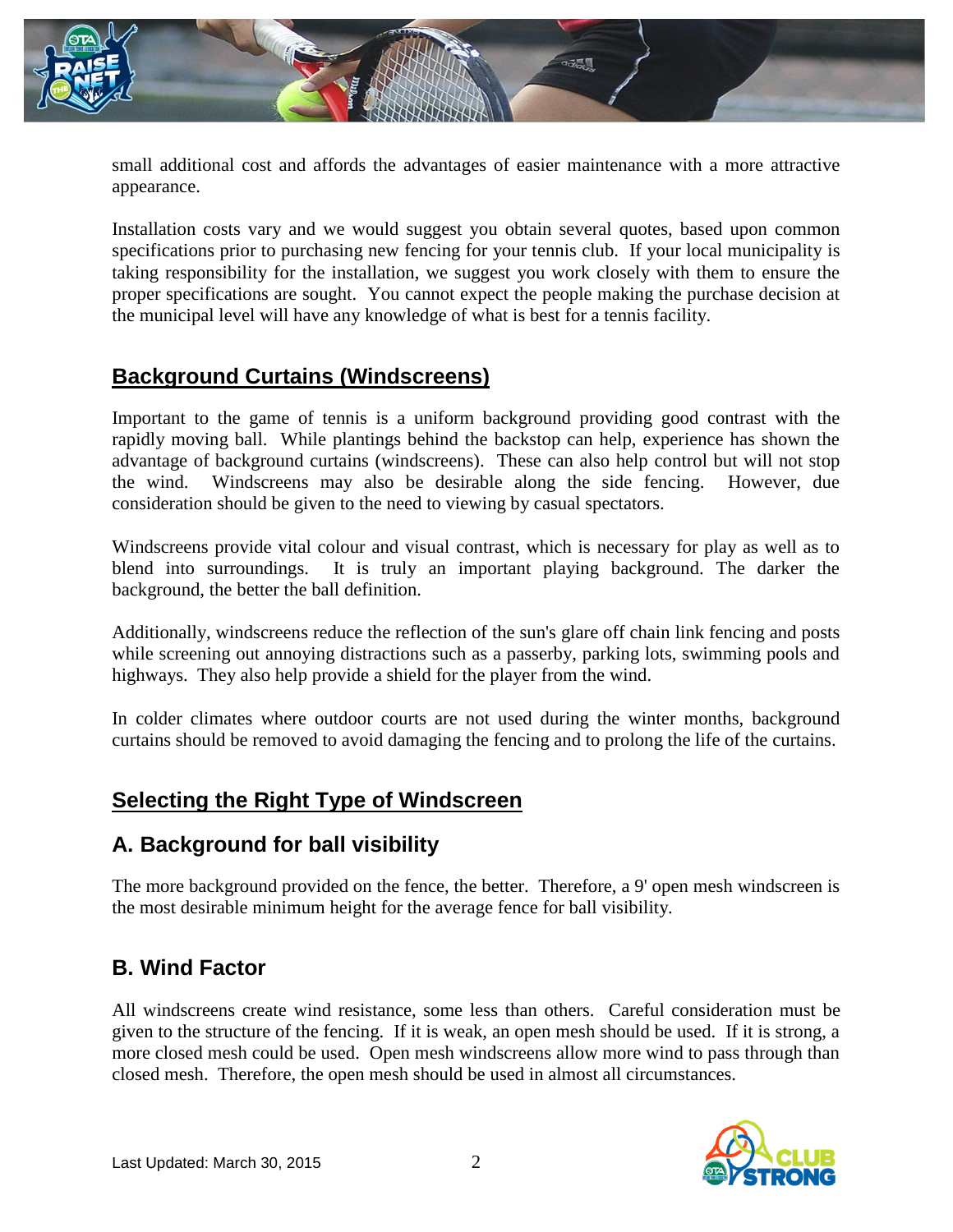

For windscreens 9' and over, it is recommended that they have air vents a minimum of 10' on centre, and a grommetted centre reinforced tape or seam so the windscreen can be secured at midpoint.

# **C. Courts With Outside Distractions**

The easy answer is to use a closed mesh windscreen; however, if a fence is not well supported or if strong winds are possible, this alternative is not suggested.

# **D. Weak Fences**

In this case, the most desirable option is no windscreen at all. If, however, windscreens are desired, consideration should be given to a 6' open mesh windscreen. This would not accomplish all of the windscreen objectives, but certainly would help to alleviate some of the wind problem.

When designing a fence that will have windscreens fastened to it, it is wise to consider decreasing the space between fence posts or increasing the diameter of the posts to compensate for the added wind load.

### **E. Materials and Fabrication**

The two materials most commonly used for windscreens are vinyl coated polyester and polypropylene. Bear in mind that there are many different grades of each type of material. Buyers should inquire further concerning the fabricator's experience with a particular material and how long it has been in use as a windscreen.

### **F. Measurements**

Manufacturers will make windscreens in about any length, but for ease of installation, it is recommended they do not exceed 60' in length. Standard heights are 6' and 9'.

The actual measurements of chain link fences are not always the same as the plans. To establish the length, it is necessary to physically measure the fence and determine the actual length from tension bar to tension bar.

# **G. Fastening Windscreens to Fences**

It is important that all grommets be used when fastening to the fence. This distributes the strain evenly. If some grommets are not used, the remaining ones will have undue stress placed on them, and they could pull out of the hems. Also, wind whip can result if all grommets are not used. This can destroy the windscreen. Installations using all grommets